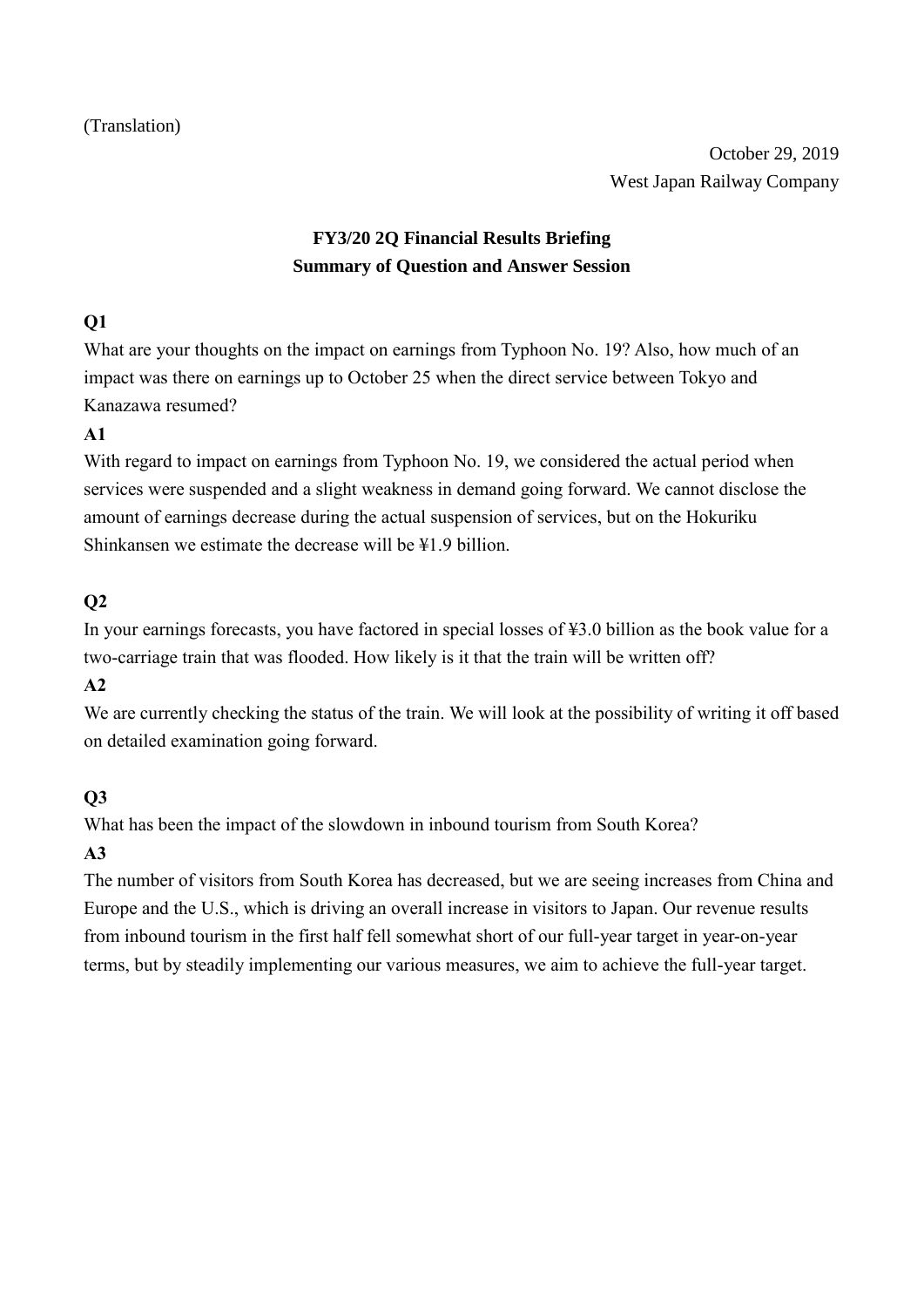# **Q4**

What is the background reason for revising your capital expenditure plan for this fiscal year? **A4**

We revised our capital expenditure plan for this year downward mainly because the timing for purchase agreements on land has been shifted into the next fiscal year. However, the total amount for the medium-term management plan remains unchanged, and we aim to steadily implement the measures presented with our targets.

### **Q5**

What is behind your strengthening the transportation on the JR Yumesaki Line?

# **A5**

We strengthened transportation on the JR Yumesaki Line as a measure to alleviate crowding with the planned opening of a new area in a theme park on that line in 2020. With this measure, we will increase the capacity of the JR Yumesaki Line to accommodate up to 12 one-way services.

# **Q6**

How will you respond to intensifying natural disasters and so forth?

# **A6**

Our response to natural disasters is to advance the slope reinforcement measures that we have been carrying out, and the effects of this are steadily emerging. We are also conducting a series of earthquake resistance reinforcements, and we have seen the effect of these during the Northern Osaka Prefecture Earthquake, when there was no damage severe enough to cause a major service disruption. We will continue to carry out these measures systematically going forward.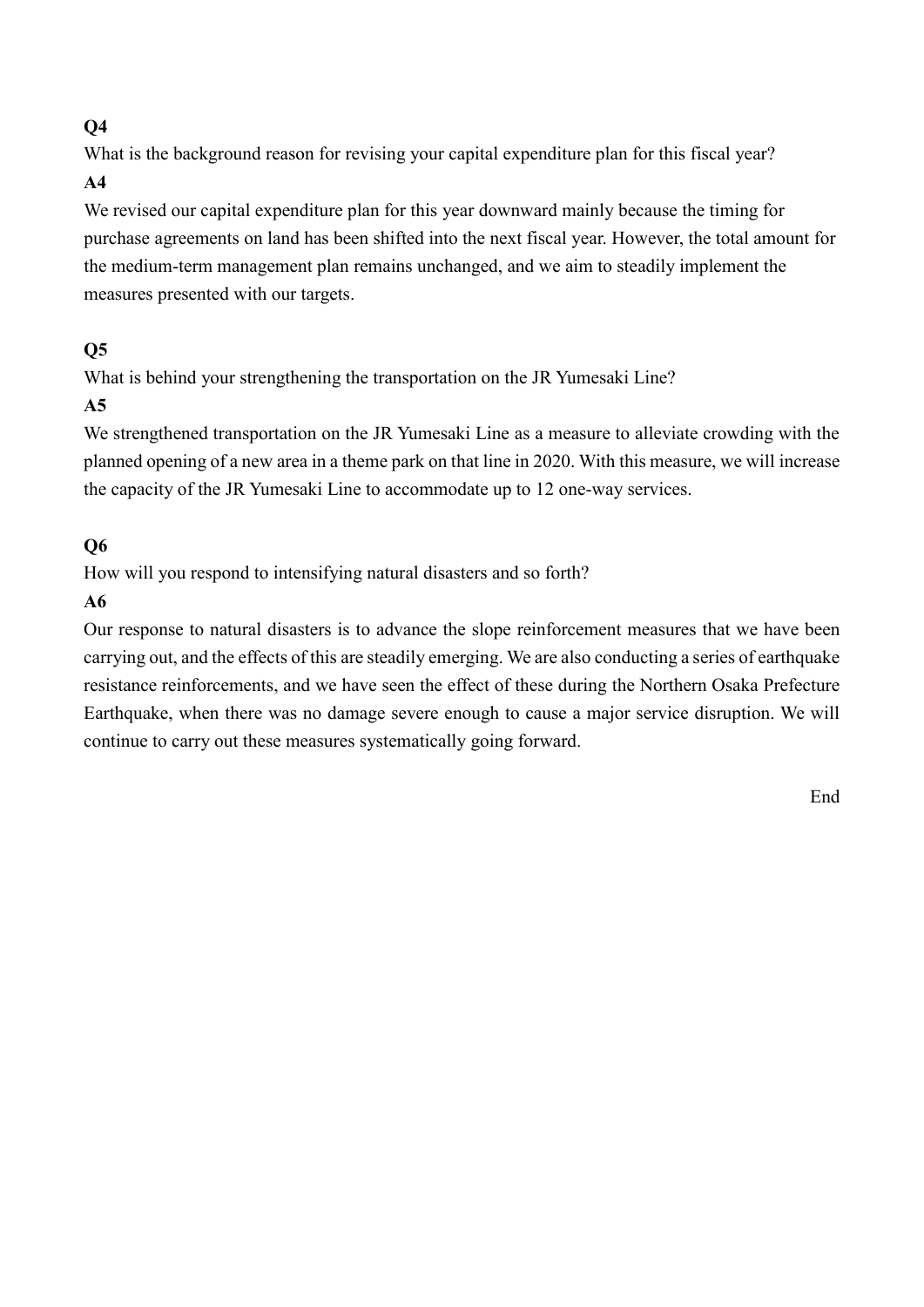#### (Reference)

The following is an overview of questions etc. at the press conference regarding the change of president (held October 28, 2019).

#### ● President Kijima

I am President Tatsuo Kijima.

In preparation for the future of the JR-West Group going forward, we are hereby announcing a change of president, effective December 1, 2019. At a Board of Directors meeting held today, it was decided with regard to changes in directors' appointments that I will become vice chairman and that our vice president and representative director, Kazuaki Hasegawa, will be appointed as the new president.

I would like to explain the thinking behind this decision a little. I myself am now entering the fourth year of my appointment.

Today, we will announce our first half financial results for the fiscal year ending March 2020. Heading into the end of this fiscal year and into the next fiscal year and onward, we feel that this is a time to take further steps towards safety and growth.

Currently, we are also at the end stage of the second year of our medium-term management plan. Looking at the management environment that we initially envisaged when formulating the plan, we can see that it has changed dramatically in various ways: there are new initiatives on large projects, such as the Expo 2025 Osaka, Kansai and the Yumeshima urban development, as well as further deterioration of the labor shortage issue, which affects the foundation of our business, and even greater needs for disaster readiness measures in the face of recent intensifying natural disasters.

We believe that we need to respond swiftly to these issues and to further develop the execution plans for strategies in the aforementioned medium-term management plan. In this situation, when we look ahead five and ten years into the future, to enable the entire Group to achieve greater forward progress based on these changes in the management environment, we believe that this is the time for making a bold challenge for the future under a new structure.

More specifically, we are now heading into the year 2020, and we see the next three to five years or so up to the Expo 2025 Osaka, Kansai as an extremely important period, with the opening of the new Umekita Station and the Tsuruga extension of the Hokuriku Shinkansen in spring of 2023, and the Umekita Area-opening Phase II there. During this period there are still many issues to be addressed, and we believe it is the time to make preparations to resolve them and start implementing them.

We are also going to be announcing our first half results later on today. We are currently making strong progress on our medium-term management plan in terms of numerical results; however, I believe we must continue to pursue even higher levels of safety, and in order to promote our business from wider perspective, rather than being satisfied with the status quo we must become an organization that can respond flexibly to the changed business environment with a stronger sense of urgency. In doing so, I think we should step up another level.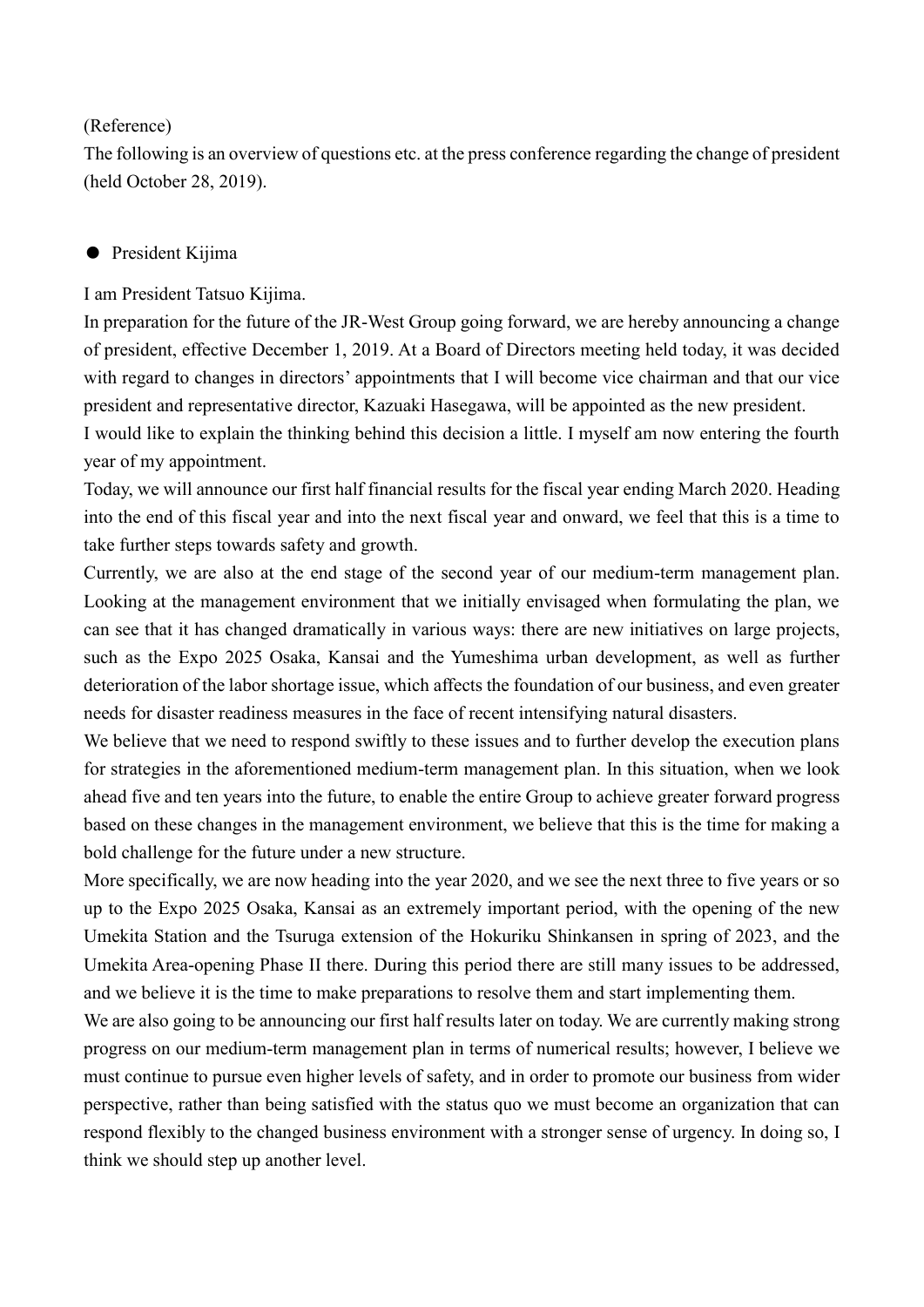Around the middle of next month, we plan to hold an explanation meeting for the victims of the accident on the Fukuchiyama Line. On this occasion, we will again explain the thinking behind my replacement and by having both the incoming and outgoing presidents attend, we plan to demonstrate that we do not intend to allow the memory of the Fukuchiyama Line accident to fade, and to have the presidents explain how we intend to continue striving to improve safety. In my role as director and vice chairman in charge of the Supporting Headquarters for the Victims of the Derailment Accident on the Fukuchiyama Line, I intend uphold my responsibilities by continuing to engage sincerely with the victims.

#### ● Vice President Hasegawa

I am Kazuaki Hasegawa. Thank you for coming today.

In the Company's railway business, we have over 5 million customers using our services each day, and I am keenly aware of the weight of the responsibilities that I am assuming from President Kijima. Giving consideration to the three management pillars we have outlined, I will start by focusing all my efforts on steadily driving forward JR-West Group Medium-Term Management Plan 2022 and JR-West Group Safety Think-and-Act plan 2022.

Safety is the highest priority for the Company. We will tackle both the tangible and intangible aspects of this issue, and engage sincerely with the victims of the accident on the Fukuchiyama Line.

We are also making preparations for big projects such as the Expo. The environmental changes have also increased. In light of this situation, I will lead our Group companies and employees from the front driving forward our various initiatives. Thank you.

Q: Why have you changed the president in December?

● President Kijima

The fact is that our management environment has changed dramatically from that which we had envisaged two years ago at the start of our medium-term management plan. Given this management environment, as we enter the third year of our five-year plan, we have to examine how we will put our strategies into concrete action. Over the past two years we have sown various seeds, and although not all of them have borne fruit as yet, we will nevertheless look to identify further issues that are facing us and begin to address them. I think we are now at an important juncture. In that sense, we chose this December as the time to set the course for the next leap forward and next stage of development of our entire business and Group, and to embark on this challenging phase under a new structure.